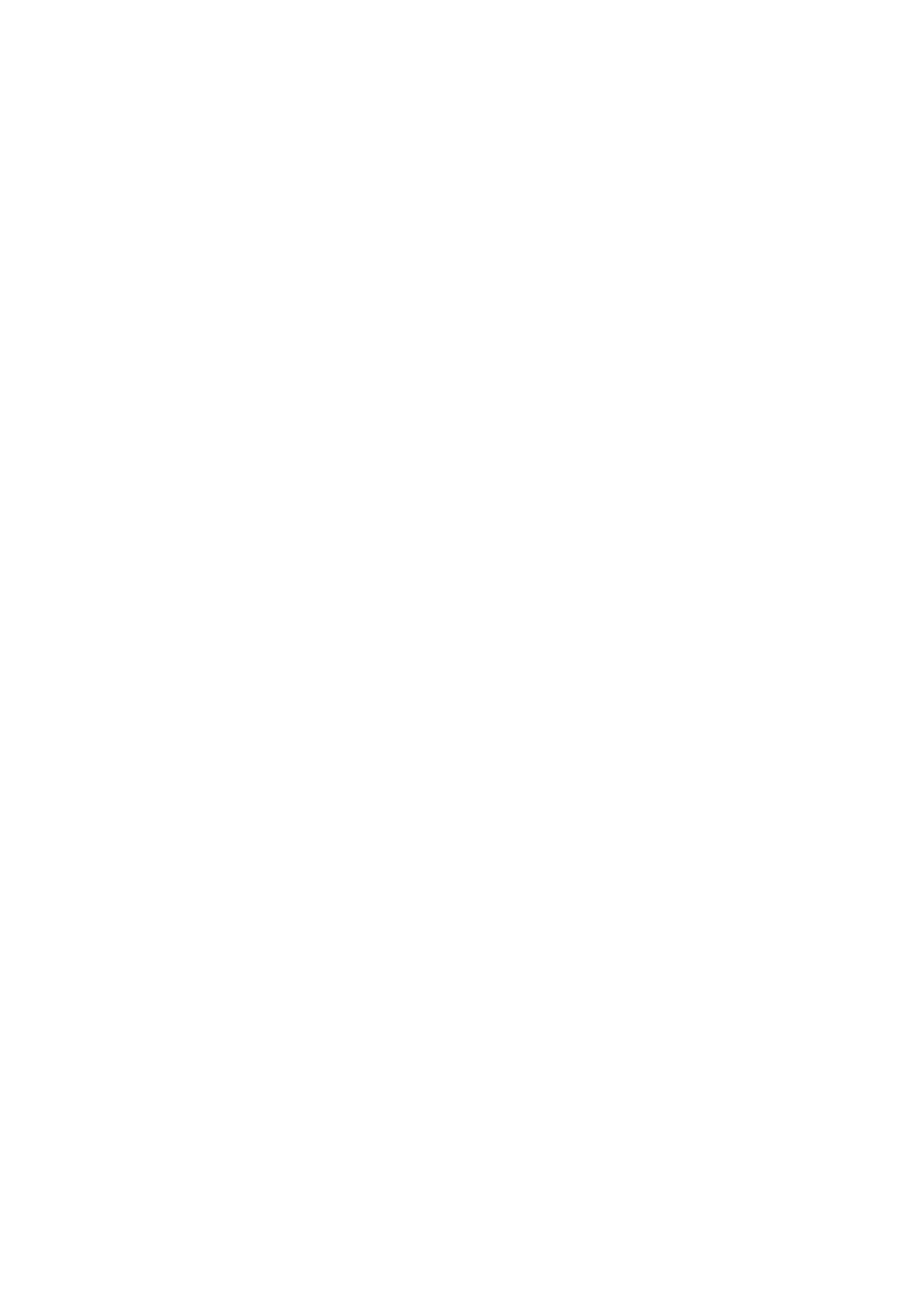*I certify that this PUBLIC BILL, which originated in the LEGISLATIVE COUNCIL, has finally passed the LEGISLATIVE COUNCIL and the LEGISLATIVE ASSEMBLY of NEW SOUTH WALES.*

*Legislative Council 2011* *Clerk of the Parliaments*



New South Wales

## **Industrial Relations Amendment (Non-operative Awards) Bill 2011**

Act No , 2011

An Act to amend the *Industrial Relations Act 1996* to enable the rescission of awards that have no current application to any employer or employee; and for other purposes.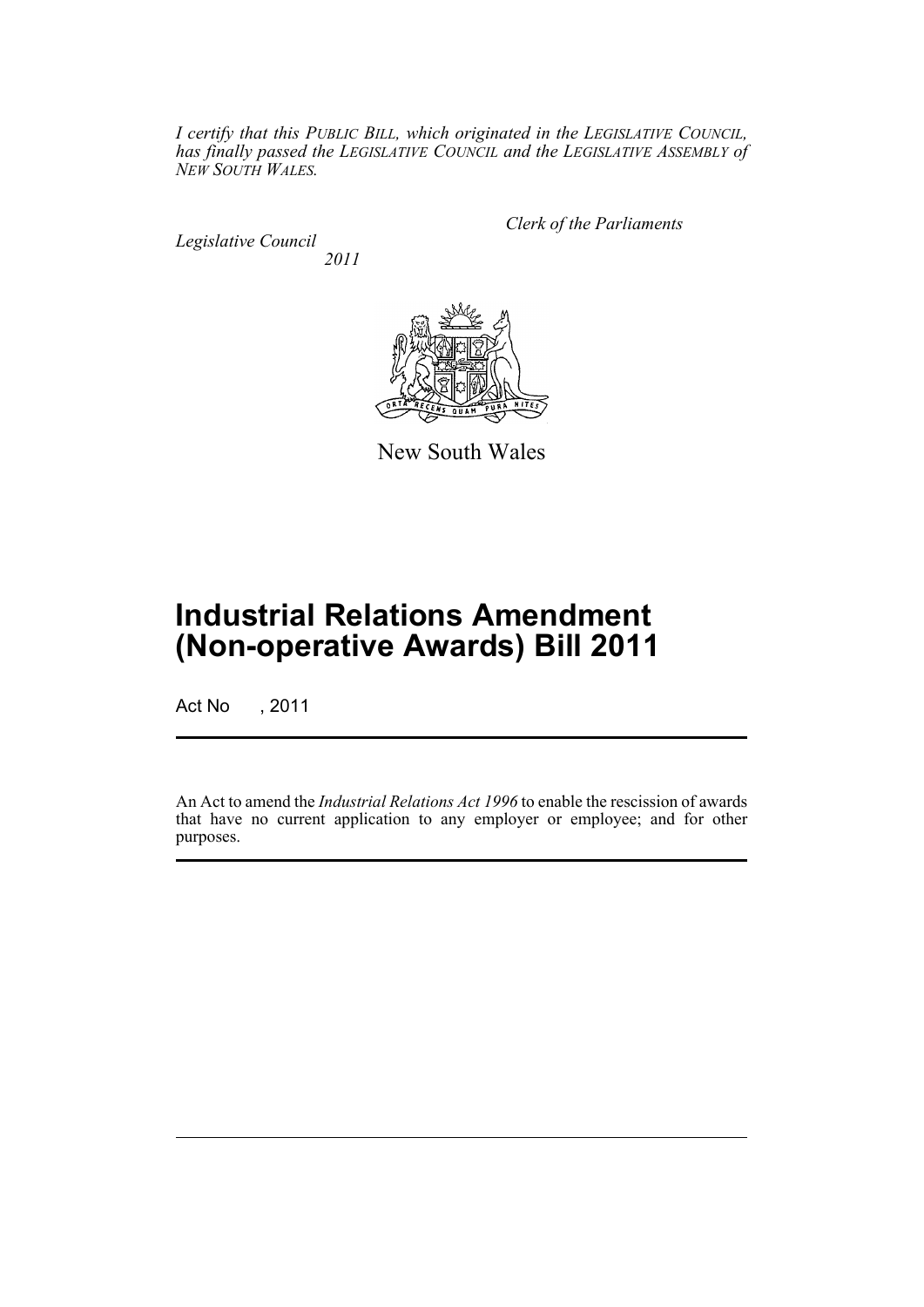### <span id="page-3-0"></span>**The Legislature of New South Wales enacts:**

#### **1 Name of Act**

This Act is the *Industrial Relations Amendment (Non-operative Awards) Act 2011*.

#### <span id="page-3-1"></span>**2 Commencement**

This Act commences on the date of assent to this Act.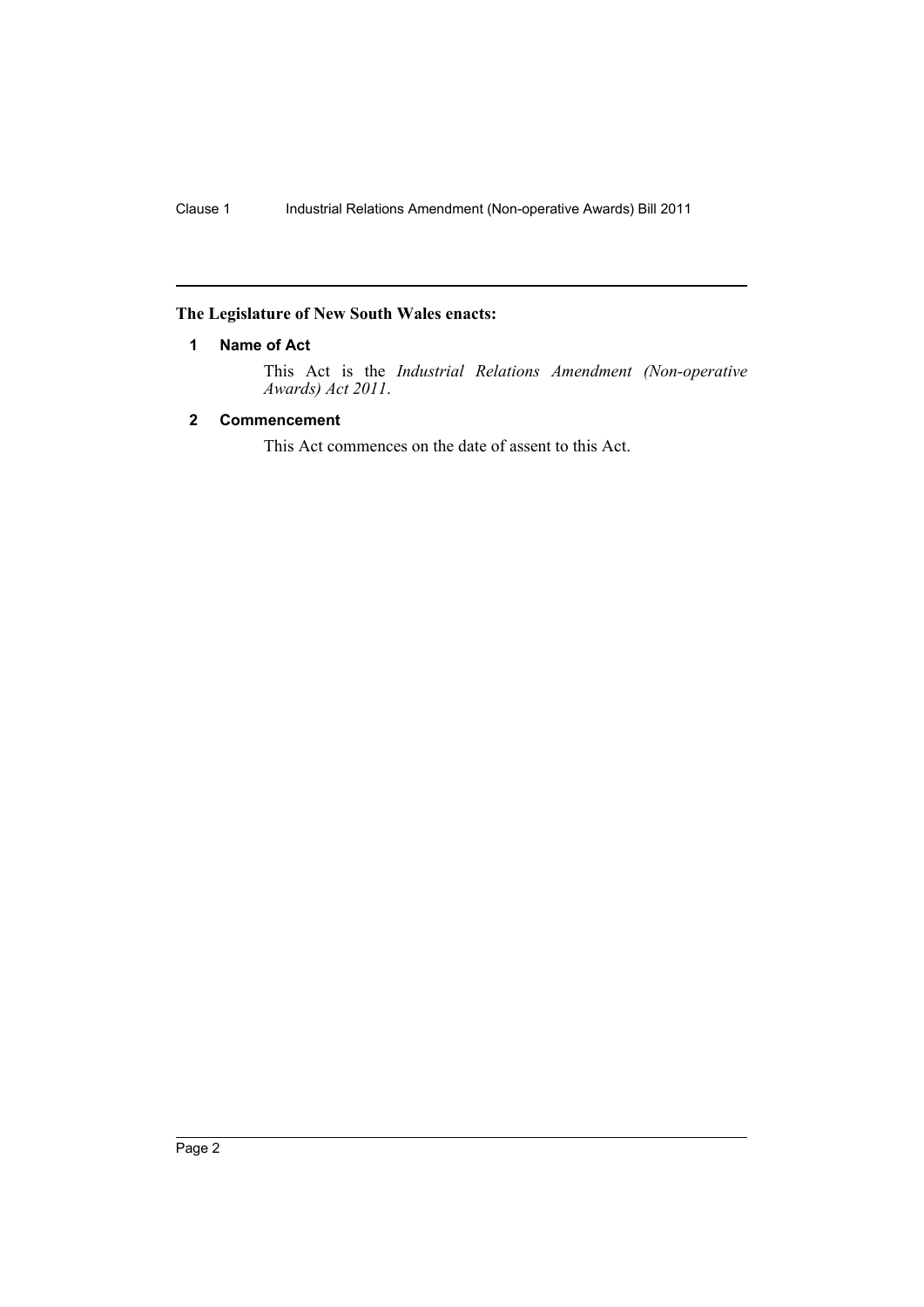Industrial Relations Amendment (Non-operative Awards) Bill 2011

Amendment of Industrial Relations Act 1996 No 17 Schedule 1

## <span id="page-4-0"></span>**Schedule 1 Amendment of Industrial Relations Act 1996 No 17**

#### **[1] Section 17 Variation or rescission of award**

Omit "(other than a non-operative award) under this section" from section  $17(1)$ .

#### **[2] Section 17 (1), note**

Omit the note.

#### **[3] Section 17 (3) and (4)**

Omit "(other than a non-operative award)" wherever occurring.

#### **[4] Section 19 Review of awards**

Omit "determine whether or not an award has any current application to any employer or employee" from section 19 (2).

Insert instead "rescind obsolete awards".

#### **[5] Section 19 (6)**

Omit the subsection. Insert instead:

(6) The Commission is to make such changes to awards as it considers necessary as a result of a review.

#### **[6] Section 20 Consolidation of awards and rescission of obsolete awards**

Omit section 20 (2). Insert instead:

(2) The Commission may rescind an obsolete award or an obsolete part of an award, whether or not in connection with the consolidation of awards.

#### **[7] Section 20A Non-operative awards**

Omit the section.

**[8] Section 52 Variation of awards and other orders on adoption of National decisions or making of State decisions**

Omit "(other than non-operative awards)" from section 52 (1).

#### **[9] Section 52 (2)**

Omit the subsection. Insert instead:

**Note.** The adoption of a National decision or the making of a State decision enables the variation of an award to give effect to the decision without the concurrence of the parties to the award (see section 17).